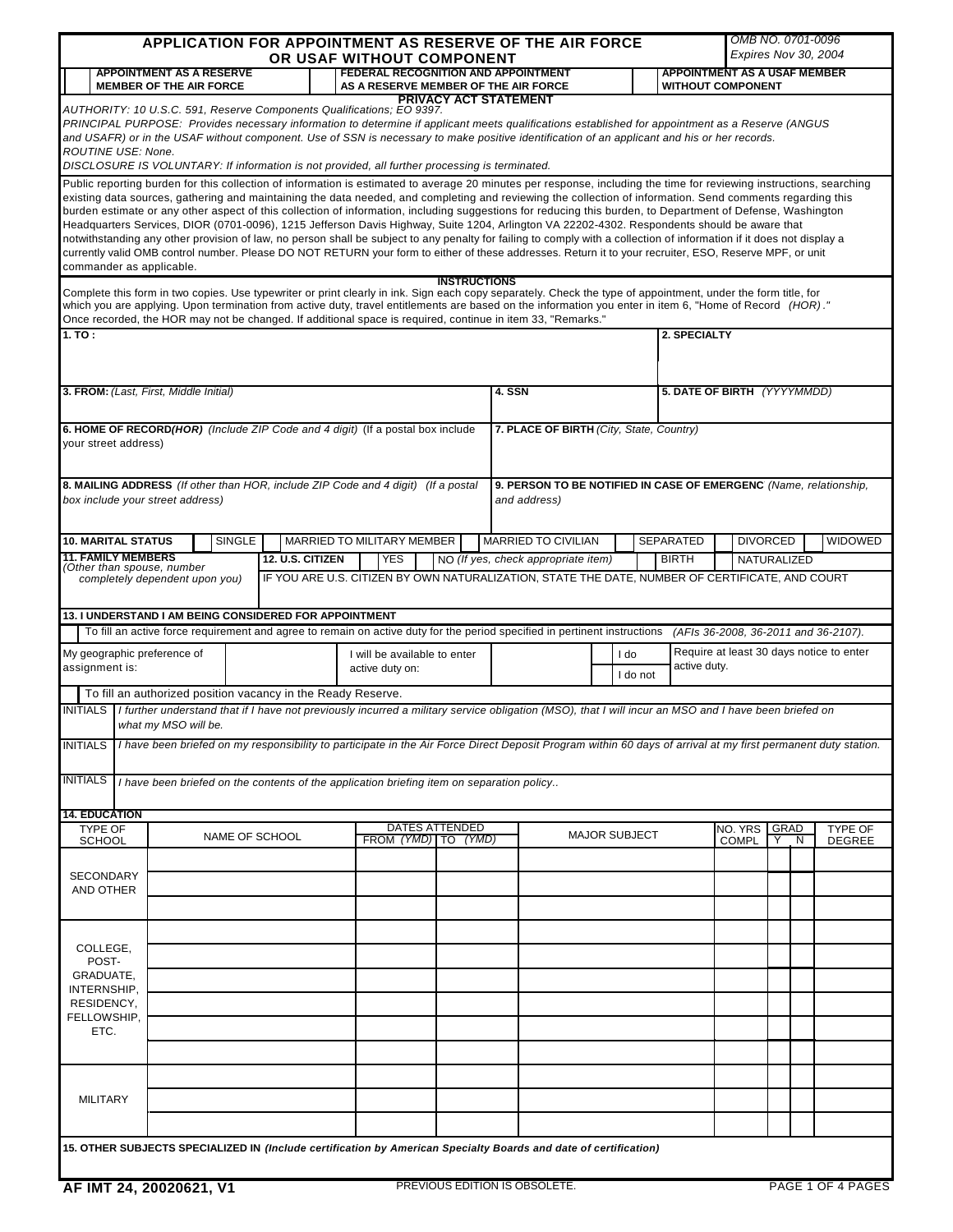| <b>16. PHYSICIANS ONLY</b>                                     |           |  |                                                                        |                |     |                                                                                                                                                     |                                           |                               |                       |  |  |  |  |
|----------------------------------------------------------------|-----------|--|------------------------------------------------------------------------|----------------|-----|-----------------------------------------------------------------------------------------------------------------------------------------------------|-------------------------------------------|-------------------------------|-----------------------|--|--|--|--|
| I DO                                                           |           |  | DO NOT DESIRE TRAINING IN AVIATION MEDICINE                            |                |     |                                                                                                                                                     |                                           |                               |                       |  |  |  |  |
|                                                                |           |  |                                                                        |                |     | 17. CHRONOLOGICAL STATEMENT OF SERVICE AND TRAINING IN ANY COMPONENT OF THE UNIFORMED SERVICE (Include service academies and                        |                                           |                               |                       |  |  |  |  |
|                                                                |           |  |                                                                        |                |     | preparatory schools, Reserve Officer Training Crops (ROTC), Officer Training School (OTS), Health Professions Scholarship (HPSP), etc.)             |                                           |                               |                       |  |  |  |  |
| <b>DATES ATTENDED</b>                                          |           |  |                                                                        | <b>HIGHEST</b> |     | <b>ORGANIZATION</b>                                                                                                                                 |                                           |                               | <b>ACTIVE DUTY</b>    |  |  |  |  |
| FROM (YMD) TO (YMD)                                            |           |  |                                                                        | GRADE          |     | (Type and Service)                                                                                                                                  |                                           | <b>SPECIALTY</b>              | OR RESERVE            |  |  |  |  |
|                                                                |           |  |                                                                        |                |     |                                                                                                                                                     |                                           |                               |                       |  |  |  |  |
|                                                                |           |  |                                                                        |                |     |                                                                                                                                                     |                                           |                               |                       |  |  |  |  |
|                                                                |           |  |                                                                        |                |     |                                                                                                                                                     |                                           |                               |                       |  |  |  |  |
|                                                                |           |  |                                                                        |                |     |                                                                                                                                                     |                                           |                               |                       |  |  |  |  |
|                                                                |           |  |                                                                        |                |     |                                                                                                                                                     |                                           |                               |                       |  |  |  |  |
|                                                                |           |  |                                                                        |                |     |                                                                                                                                                     |                                           |                               |                       |  |  |  |  |
|                                                                |           |  |                                                                        |                |     |                                                                                                                                                     |                                           |                               |                       |  |  |  |  |
|                                                                |           |  |                                                                        |                |     |                                                                                                                                                     |                                           |                               |                       |  |  |  |  |
|                                                                |           |  |                                                                        |                |     |                                                                                                                                                     |                                           |                               |                       |  |  |  |  |
|                                                                |           |  |                                                                        |                |     |                                                                                                                                                     |                                           |                               |                       |  |  |  |  |
|                                                                |           |  |                                                                        |                |     |                                                                                                                                                     |                                           |                               |                       |  |  |  |  |
|                                                                |           |  |                                                                        |                |     |                                                                                                                                                     |                                           |                               |                       |  |  |  |  |
|                                                                |           |  |                                                                        |                |     |                                                                                                                                                     |                                           |                               |                       |  |  |  |  |
|                                                                |           |  |                                                                        |                |     |                                                                                                                                                     |                                           |                               |                       |  |  |  |  |
|                                                                |           |  |                                                                        |                |     |                                                                                                                                                     |                                           |                               |                       |  |  |  |  |
|                                                                |           |  | 18. ARE YOU CURRENTLY A MEMBER OF ANY BRANCH OF THE UNIFORMED SERVICES |                |     |                                                                                                                                                     |                                           |                               |                       |  |  |  |  |
|                                                                |           |  |                                                                        |                |     |                                                                                                                                                     | <b>19. WERE ALL DISCHARGES HONORABLE?</b> |                               |                       |  |  |  |  |
| <b>YES</b><br>NO (If yes, provide branch of uniformed service) |           |  |                                                                        |                |     |                                                                                                                                                     |                                           | <b>YES</b><br><b>NO</b>       |                       |  |  |  |  |
|                                                                |           |  |                                                                        |                |     | 20. WERE YOU EVER NONSELECTED FOR PROMOTION TO AN OFFICER GRADE IN ANY BRANCH OF THE UNIFORMED SERVICE!                                             |                                           |                               |                       |  |  |  |  |
|                                                                |           |  |                                                                        |                |     |                                                                                                                                                     |                                           |                               |                       |  |  |  |  |
| <b>YES</b>                                                     |           |  | NO (If yes, provide branch of uniformed service)                       |                |     |                                                                                                                                                     |                                           |                               |                       |  |  |  |  |
|                                                                |           |  |                                                                        |                |     | 21. WERE YOU SEPARATED OR ARE YOU PENDING SEPARATION FROM ANY BRANCH OF THE UNIFORMED SERVICES FOR CAUSE, OR WERE YO                                |                                           |                               |                       |  |  |  |  |
|                                                                |           |  |                                                                        |                |     | SEPARATED OR ARE YOU PENDING SEPARATION FROM COMMISSIONED STATUS IN ANY BRANCH OF THE UNIFORMED SERVICES DUE T                                      |                                           |                               |                       |  |  |  |  |
|                                                                |           |  | NONQUALIFIED, NONSELECT, OR DEFERRAL PROMOTION?                        |                |     |                                                                                                                                                     |                                           |                               |                       |  |  |  |  |
|                                                                |           |  |                                                                        |                |     |                                                                                                                                                     |                                           |                               |                       |  |  |  |  |
| <b>YES</b>                                                     |           |  |                                                                        |                |     | NO (If yes, provide branch of uniformed service, reason for separation action, and date of separation, if applicable)                               |                                           |                               |                       |  |  |  |  |
|                                                                |           |  |                                                                        |                |     | 22. HAVE YOU EVER RECEIVED SEVERANCE PAY, OR SEPARATION PAY, OR READJUSTMENT PAY, OR VOLUNTARY SEPARATION INCENTIVE(VSI) OR                         |                                           |                               |                       |  |  |  |  |
|                                                                |           |  |                                                                        |                |     | SPECIAL SEPARATION BENEFIT(SSB) PAY WHEN RELEASED FROM ACTIVE DUTY OR DISCHARGED FROM ANY UNIFORMED SERVICE                                         |                                           |                               |                       |  |  |  |  |
| <b>YES</b>                                                     | <b>NO</b> |  |                                                                        |                |     |                                                                                                                                                     |                                           |                               |                       |  |  |  |  |
|                                                                |           |  |                                                                        |                |     |                                                                                                                                                     |                                           |                               |                       |  |  |  |  |
|                                                                |           |  |                                                                        |                |     | 23. HAVE YOU PREVIOUSLY MADE APPLICATION AND BEEN REJECTED FOR COMMISSIONING BY ANY COMPONENT OF THE UNIFORMED SERVICES                             |                                           |                               |                       |  |  |  |  |
| <b>YES</b>                                                     |           |  | NO (If yes, please state when and where rejected, and cause)           |                |     |                                                                                                                                                     |                                           |                               |                       |  |  |  |  |
|                                                                |           |  |                                                                        |                |     | 24. HAVE YOU EVER APPLIED FOR A COMMISSION OR POSITION WITH ANY BRANCH OF THE ARMED SERVICES OR FEDERAL GOVERNMENT? IF SO, PLEASE                   |                                           |                               |                       |  |  |  |  |
| EXPLAIN.                                                       |           |  |                                                                        |                |     |                                                                                                                                                     |                                           |                               |                       |  |  |  |  |
|                                                                |           |  | NO (If additional space is required, continue in "REMARKS")            |                |     |                                                                                                                                                     |                                           |                               |                       |  |  |  |  |
| <b>YES</b>                                                     |           |  |                                                                        |                |     |                                                                                                                                                     |                                           |                               |                       |  |  |  |  |
|                                                                |           |  |                                                                        |                |     |                                                                                                                                                     |                                           |                               |                       |  |  |  |  |
|                                                                |           |  |                                                                        |                |     | 25. CHRONOLOGICAL STATEMENT OF CIVILIAN EMPLOYMENT, INCLUDING PART-TIME POSITIONS. (If additional space is required, continue in "REMARKS" section) |                                           |                               |                       |  |  |  |  |
| FROM (YMD)                                                     | TO (YMD)  |  |                                                                        |                |     | EMPLOYED BY (Give name and address to include ZIP Code and 4 digit)                                                                                 | <b>FULL</b>                               | PART TIME                     | MONTHLY SALARY        |  |  |  |  |
|                                                                |           |  |                                                                        |                |     |                                                                                                                                                     | <b>TIME</b>                               | (Hrs per week)                |                       |  |  |  |  |
|                                                                |           |  |                                                                        |                |     |                                                                                                                                                     |                                           |                               |                       |  |  |  |  |
|                                                                |           |  |                                                                        |                |     |                                                                                                                                                     |                                           |                               |                       |  |  |  |  |
| POSITION AND DUTIES                                            |           |  |                                                                        |                |     |                                                                                                                                                     |                                           | <b>REASON FOR TERMINATION</b> |                       |  |  |  |  |
|                                                                |           |  |                                                                        |                |     |                                                                                                                                                     |                                           |                               |                       |  |  |  |  |
|                                                                |           |  |                                                                        |                |     |                                                                                                                                                     |                                           |                               |                       |  |  |  |  |
|                                                                |           |  |                                                                        |                |     |                                                                                                                                                     |                                           |                               |                       |  |  |  |  |
| FROM (YMD)                                                     | TO (YMD)  |  |                                                                        |                |     | EMPLOYED BY (Give name and address to include ZIP Code and 4 digit)                                                                                 | <b>FULL</b>                               | PART TIME                     | <b>MONTHLY SALARY</b> |  |  |  |  |
|                                                                |           |  |                                                                        |                |     |                                                                                                                                                     | <b>TIME</b>                               | (Hrs per week)                |                       |  |  |  |  |
|                                                                |           |  |                                                                        |                |     |                                                                                                                                                     |                                           |                               |                       |  |  |  |  |
|                                                                |           |  |                                                                        |                |     |                                                                                                                                                     |                                           |                               |                       |  |  |  |  |
| POSITION AND DUTIES                                            |           |  |                                                                        |                |     |                                                                                                                                                     |                                           | REASON FOR TERMINATION        |                       |  |  |  |  |
|                                                                |           |  |                                                                        |                |     |                                                                                                                                                     |                                           |                               |                       |  |  |  |  |
|                                                                |           |  |                                                                        |                |     |                                                                                                                                                     |                                           |                               |                       |  |  |  |  |
|                                                                |           |  |                                                                        |                |     |                                                                                                                                                     |                                           |                               |                       |  |  |  |  |
| FROM (YMD)                                                     | TO (YMD)  |  |                                                                        |                |     | EMPLOYED BY (Give name and address to include ZIP Code and 4 digit)                                                                                 | <b>FULL</b>                               | <b>PART TIME</b>              | <b>MONTHLY SALARY</b> |  |  |  |  |
|                                                                |           |  |                                                                        |                |     |                                                                                                                                                     | <b>TIME</b>                               | (Hrs per week)                |                       |  |  |  |  |
|                                                                |           |  |                                                                        |                |     |                                                                                                                                                     |                                           |                               |                       |  |  |  |  |
|                                                                |           |  |                                                                        |                |     |                                                                                                                                                     |                                           |                               |                       |  |  |  |  |
| POSITION AND DUTIES                                            |           |  |                                                                        |                |     |                                                                                                                                                     |                                           | <b>REASON FOR TERMINATION</b> |                       |  |  |  |  |
|                                                                |           |  |                                                                        |                |     |                                                                                                                                                     |                                           |                               |                       |  |  |  |  |
|                                                                |           |  |                                                                        |                |     |                                                                                                                                                     |                                           |                               |                       |  |  |  |  |
|                                                                |           |  |                                                                        |                |     |                                                                                                                                                     |                                           |                               |                       |  |  |  |  |
|                                                                |           |  |                                                                        |                |     | 26. HAVE YOU EVER BEEN INVOLVED, ARRESTED, INDICTED, OR CONVICTED(INCLUDING PRETRIAL DIVERSION) FOR ANY VIOLATION OF CIVIL OR                       |                                           |                               |                       |  |  |  |  |
|                                                                |           |  |                                                                        |                |     | MILITARY LAW, INCLUDING NONJUDICIAL PUNISHMENT PURSUANT TO ARTICLE 15 OF THE UCMJ, OR MINOR TRAFFIC VIOLATIONS?                                     |                                           |                               |                       |  |  |  |  |
|                                                                |           |  |                                                                        |                |     |                                                                                                                                                     |                                           |                               |                       |  |  |  |  |
| <b>YES</b>                                                     | NO        |  |                                                                        |                |     | (If yes, please explain below. List all offenses charged against you regardless of final disposition, including situations where the                |                                           |                               |                       |  |  |  |  |
|                                                                |           |  |                                                                        |                |     | involvement has not been recorded locally or the record has been ordered sealed or expunged by the court.)                                          |                                           |                               |                       |  |  |  |  |
| <b>OFFENSE</b>                                                 |           |  | <b>DATE</b>                                                            | <b>PLACE</b>   | AGE | <b>DISPOSITION OF CHARGE</b>                                                                                                                        |                                           |                               | <b>COURT</b>          |  |  |  |  |
|                                                                |           |  | (YYYYMMDD)                                                             |                |     |                                                                                                                                                     |                                           |                               |                       |  |  |  |  |
|                                                                |           |  |                                                                        |                |     |                                                                                                                                                     |                                           |                               |                       |  |  |  |  |
|                                                                |           |  |                                                                        |                |     |                                                                                                                                                     |                                           |                               |                       |  |  |  |  |
|                                                                |           |  |                                                                        |                |     |                                                                                                                                                     |                                           |                               |                       |  |  |  |  |
|                                                                |           |  |                                                                        |                |     |                                                                                                                                                     |                                           |                               |                       |  |  |  |  |
|                                                                |           |  |                                                                        |                |     |                                                                                                                                                     |                                           |                               |                       |  |  |  |  |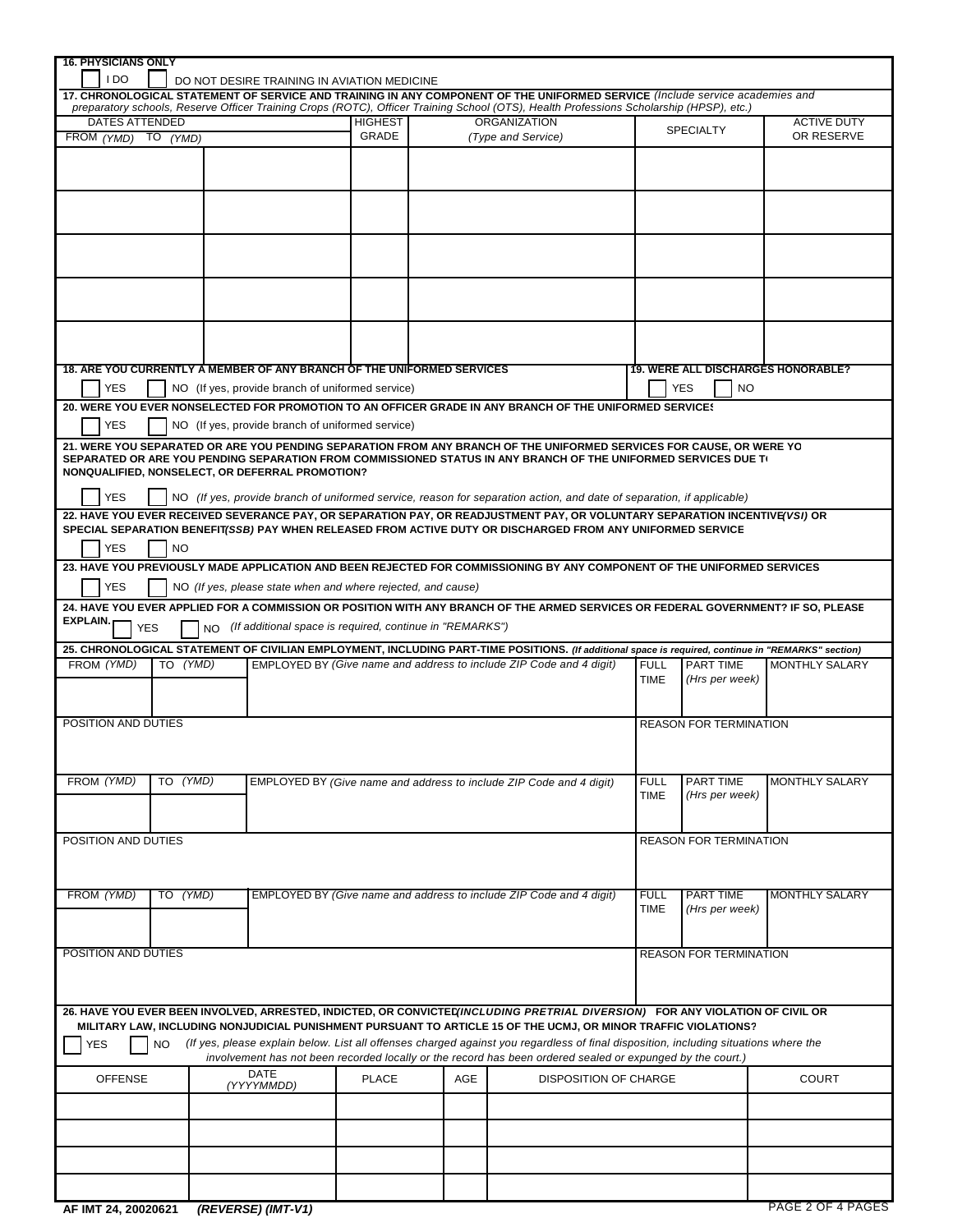|                                          | 26a. HAVE YOU EVER BEEN CONVICTED OF A DUI OR ALCOHOL RELATED OFFENSE                                                                                                                                                                                                                           |                                          |                       |                                                      |                               |                        |
|------------------------------------------|-------------------------------------------------------------------------------------------------------------------------------------------------------------------------------------------------------------------------------------------------------------------------------------------------|------------------------------------------|-----------------------|------------------------------------------------------|-------------------------------|------------------------|
| <b>YES</b><br>NO.                        | (If yes, submit a statement in your own words describing the circumstances, and a copy of the police report.                                                                                                                                                                                    |                                          |                       |                                                      |                               |                        |
|                                          | involvement has not been recorded locally or the record has been ordered sealed or expunged by the court.)<br><b>DATE</b>                                                                                                                                                                       |                                          |                       |                                                      |                               |                        |
| <b>OFFENSE</b>                           | (YYYYMMDD)                                                                                                                                                                                                                                                                                      | <b>PLACE</b>                             | AGE                   | <b>DISPOSITION OF CHARGE</b>                         |                               | <b>COURT</b>           |
|                                          |                                                                                                                                                                                                                                                                                                 |                                          |                       |                                                      |                               |                        |
|                                          |                                                                                                                                                                                                                                                                                                 |                                          |                       |                                                      |                               |                        |
|                                          |                                                                                                                                                                                                                                                                                                 |                                          |                       |                                                      |                               |                        |
|                                          |                                                                                                                                                                                                                                                                                                 |                                          |                       |                                                      |                               |                        |
|                                          |                                                                                                                                                                                                                                                                                                 |                                          |                       |                                                      |                               |                        |
|                                          |                                                                                                                                                                                                                                                                                                 |                                          |                       |                                                      |                               |                        |
|                                          | 27. ARE YOU A CONSCIENTIOUS OBJECTOR? (A conscientious objector is defined as: One who has or has a firmed, fixed, and sincere objection to<br>participation in war in any form or to bearing of arms because of religious training or belief, which includes solely moral or ethical beliefs.) |                                          |                       |                                                      |                               |                        |
| <b>YES</b><br><b>NO</b>                  |                                                                                                                                                                                                                                                                                                 |                                          |                       |                                                      |                               |                        |
|                                          | 28. ARE YOU NOW OR HAVE YOU EVER BEEN AFFILIATED WITH ANY ORGANIZATION OR MOVEMENT THAT SEEKS TO ALTER OUR FORM OF GOVERNMEN                                                                                                                                                                    |                                          |                       |                                                      |                               |                        |
|                                          | BY UNCONSTITUTIONAL MEANS, OR SYMPATHETICALLY ASSOCIATED WITH ANY SUCH ORGANIZATION, MOVEMENT, OR MEMBERS THEREOF?                                                                                                                                                                              |                                          |                       |                                                      |                               |                        |
| <b>YES</b>                               | NO (If yes, please describe.)                                                                                                                                                                                                                                                                   |                                          |                       |                                                      |                               |                        |
|                                          | 29. ARE THERE ANY OTHER UNFAVORABLE INCIDENTS IN YOUR LIFE WHICH YOU BELIEVE MAY REFLECT UPON YOUR LOYALTY TO THE UNITED STATI                                                                                                                                                                  |                                          |                       |                                                      |                               |                        |
|                                          | GOVERNMENT OR UPON YOUR ABILITY TO PERFORM THE DUTIES WHICH YOU MAY BE CALLED UPON TO UNDERTAKE?                                                                                                                                                                                                |                                          |                       |                                                      |                               |                        |
| <b>YES</b>                               | NO (If yes, please describe.)                                                                                                                                                                                                                                                                   |                                          |                       |                                                      |                               |                        |
|                                          | 30. HEALTH CARE PRACTITIONERS AND JUDGE ADVOCATE APPLICANTS ONLY                                                                                                                                                                                                                                |                                          |                       |                                                      |                               |                        |
|                                          | A. LIST ALL STATE OR FEDERAL BAR LICENSES HELD CURRENTLY OR AT ANY TIME IN THE PAST                                                                                                                                                                                                             |                                          |                       |                                                      |                               |                        |
| STATE IN WHICH LICENSED                  | <b>DATE LICENSED</b>                                                                                                                                                                                                                                                                            | <b>EXPIRATION DATE</b>                   |                       | STATE IN WHICH LICENSED                              | <b>DATE LICENSED</b>          | <b>EXPIRATION DATE</b> |
|                                          |                                                                                                                                                                                                                                                                                                 |                                          |                       |                                                      |                               |                        |
|                                          |                                                                                                                                                                                                                                                                                                 |                                          |                       |                                                      |                               |                        |
|                                          |                                                                                                                                                                                                                                                                                                 |                                          |                       |                                                      |                               |                        |
|                                          |                                                                                                                                                                                                                                                                                                 |                                          |                       |                                                      |                               |                        |
|                                          | B. APPLICANT MUST INITIAL EACH QUESTION                                                                                                                                                                                                                                                         |                                          |                       |                                                      |                               |                        |
|                                          | (1) HAVE YOU EVER HAD ANY OF THE ABOVE STATE LICENSE (S) SUSPENDED OR REVOKED?                                                                                                                                                                                                                  |                                          |                       |                                                      |                               |                        |
|                                          | <b>YES</b><br>(Initials)                                                                                                                                                                                                                                                                        |                                          |                       | NO (If yes, please explain in "REMARKS.")            |                               |                        |
|                                          | (2) HAVE YOU EVER VOLUNTARILY SURRENDERED OR FAILED TO RENEW ANY OF THE ABOVE STATE LICENSES?                                                                                                                                                                                                   |                                          |                       |                                                      |                               |                        |
|                                          | <b>YES</b><br>(Initials)                                                                                                                                                                                                                                                                        |                                          |                       | NO (If yes, please explain in "REMARKS.")            |                               |                        |
|                                          | (3) HAVE YOU EVER HAD ANY MEDICAL CLAIMS, SETTLEMENTS, JUDICIAL, OR ADMINISTRATIVE ADJUDICATION, OR GRIEVANCES, OR ANY OTHER                                                                                                                                                                    |                                          |                       |                                                      |                               |                        |
|                                          | RESOLVED OR OPEN CHARGES OF INAPPROPRIATE, UNETHICAL, UNPROFESSIONAL, OR SUBSTANDARD MEDICAL CARE OR LEGAL MALPRACTICE?                                                                                                                                                                         |                                          |                       |                                                      |                               |                        |
|                                          | <b>YES</b><br>(Initials)                                                                                                                                                                                                                                                                        |                                          |                       | NO (If yes, please explain in "REMARKS.")            |                               |                        |
|                                          | (4) HAVE YOU EVER HAD YOUR PROFESSIONAL PRIVILEGES WITHDRAWN, DENIED, OR RESTRICTED BY ANY HEALTH CARE INSTITUTION OR                                                                                                                                                                           |                                          |                       |                                                      |                               |                        |
|                                          | STATE BAR LICENSING ORGANIZATION, OR HAVE YOU EVER VOLUNTARILY SURRENDERED YOUR PRIVILEGES?                                                                                                                                                                                                     |                                          |                       |                                                      |                               |                        |
|                                          | <b>YES</b><br>(Initials)                                                                                                                                                                                                                                                                        |                                          |                       | NO (If yes, please explain in "REMARKS.")            |                               |                        |
| (5) ARE YOU BOARD CERTIFIED?             |                                                                                                                                                                                                                                                                                                 |                                          |                       |                                                      |                               |                        |
|                                          | YES<br>(Initials)                                                                                                                                                                                                                                                                               | NO (If no, please explain in "REMARKS.") |                       |                                                      |                               |                        |
| (6) ARE YOU BOARD ELIGIBLE?              |                                                                                                                                                                                                                                                                                                 |                                          |                       |                                                      |                               |                        |
|                                          | <b>YES</b><br>(Initials)                                                                                                                                                                                                                                                                        |                                          |                       | NO (If no, please explain in "REMARKS.")             |                               |                        |
|                                          | (7) HAVE YOU EVER TAKEN THE WRITTEN AND/OR ORAL PORTION OF YOUR BOARD OR BAR EXAMINATION AND FAILED?                                                                                                                                                                                            |                                          |                       |                                                      |                               |                        |
|                                          | (Initials)<br><b>YES</b>                                                                                                                                                                                                                                                                        |                                          |                       | NO (If yes, please explain in "REMARKS.")            |                               |                        |
|                                          | (8) DO YOU PLAN TO TAKE OR RETAKE YOUR BOARDS OR BAR EXAMINATION IN THE FUTURE?                                                                                                                                                                                                                 |                                          |                       |                                                      |                               |                        |
|                                          | <b>YES</b><br>(Initials)                                                                                                                                                                                                                                                                        | NO (If yes, when?                        |                       |                                                      | please explain in "REMARKS.") |                        |
|                                          | 31. AFOQT SCORES (Only AFTCOs or Unit Commanders are authorized to enter scores)                                                                                                                                                                                                                |                                          |                       |                                                      |                               |                        |
|                                          | DATE TESTED                                                                                                                                                                                                                                                                                     |                                          |                       |                                                      |                               |                        |
| <b>AFOQT FORM</b>                        | <b>PILOT</b>                                                                                                                                                                                                                                                                                    |                                          | <b>NAV TECH</b>       | AA                                                   | <b>VERBAL</b>                 | QUANTITATIVE           |
|                                          |                                                                                                                                                                                                                                                                                                 |                                          |                       |                                                      |                               |                        |
| 32. SECURITY CLEARANCE (X as applicable) |                                                                                                                                                                                                                                                                                                 |                                          |                       |                                                      |                               |                        |
| <b>NONE</b>                              | PENDING: DATE INITIATED (YYYYMMDD)                                                                                                                                                                                                                                                              |                                          | <b>GRANTED: TYPE:</b> |                                                      |                               | <b>DATE GRANTED</b>    |
|                                          | 33. REMARKS (If additional space is needed, continue on page 4. Be sure to identify item number.)                                                                                                                                                                                               |                                          |                       |                                                      |                               |                        |
|                                          |                                                                                                                                                                                                                                                                                                 |                                          |                       |                                                      |                               |                        |
|                                          |                                                                                                                                                                                                                                                                                                 |                                          |                       |                                                      |                               |                        |
|                                          |                                                                                                                                                                                                                                                                                                 |                                          |                       |                                                      |                               |                        |
|                                          |                                                                                                                                                                                                                                                                                                 |                                          |                       |                                                      |                               |                        |
|                                          | I understand that any false or incomplete information knowingly provided on or with this application may be grounds for not employing or accessing with the<br>Air Force, or grounds for dismissing or releasing me from active duty if already employed or serving.                            |                                          |                       |                                                      |                               |                        |
|                                          |                                                                                                                                                                                                                                                                                                 |                                          |                       |                                                      |                               |                        |
|                                          | NAME (First, Full Middle, Last Name) (Typed or Printed)                                                                                                                                                                                                                                         |                                          |                       | <b>SIGNATURE</b> (First, Full Middle, and Last Name) |                               | <b>DATE</b>            |
|                                          |                                                                                                                                                                                                                                                                                                 |                                          |                       |                                                      |                               |                        |
| AF IMT 24, 20020621                      | $(IMT-V1)$                                                                                                                                                                                                                                                                                      |                                          |                       |                                                      |                               | PAGE 3 OF 4 PAGES      |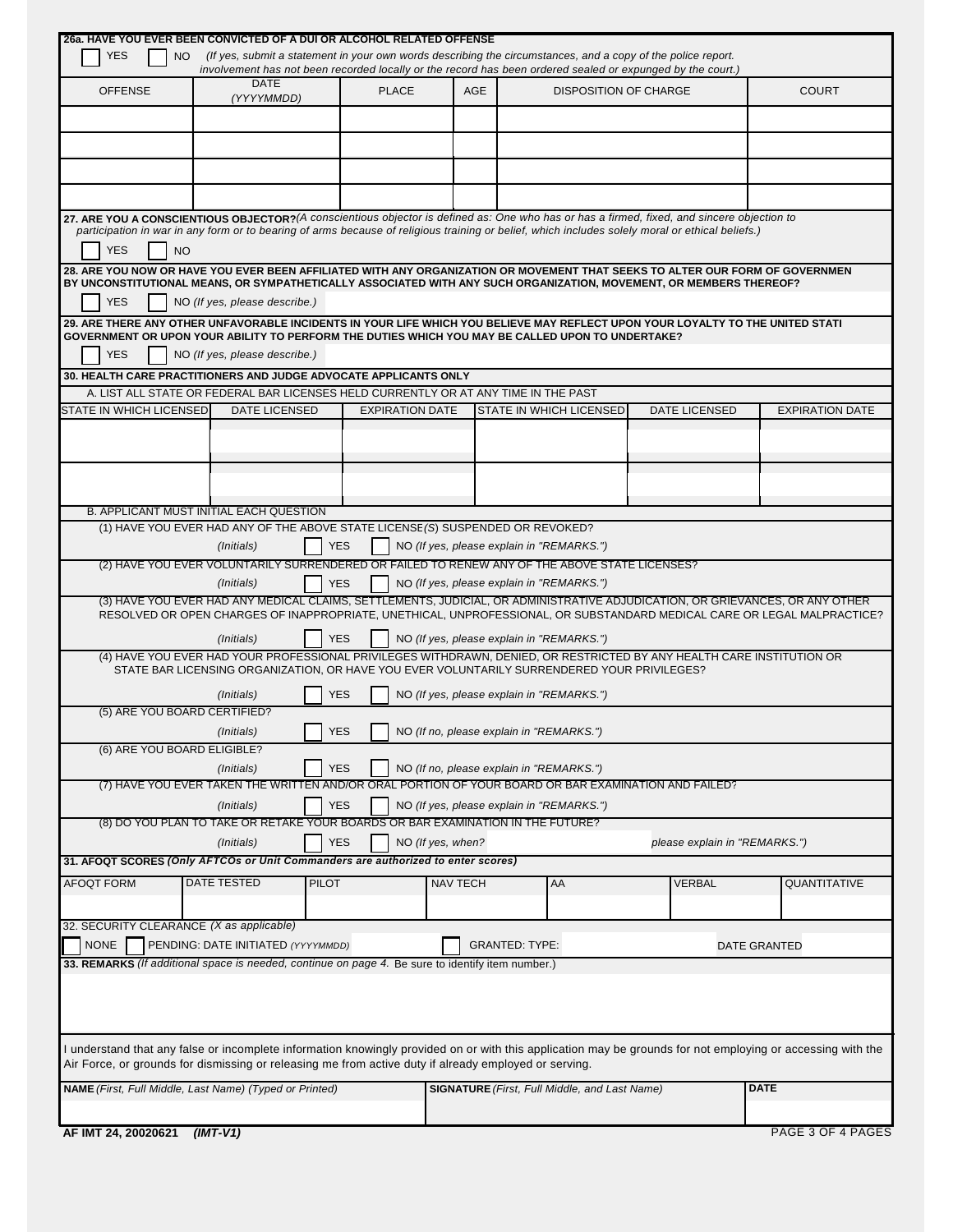|                    | <b>ADDITIONAL COMMENTS OR EXPLANATIONS</b>                                                                                                                                                                                                                                                                                                                                                |
|--------------------|-------------------------------------------------------------------------------------------------------------------------------------------------------------------------------------------------------------------------------------------------------------------------------------------------------------------------------------------------------------------------------------------|
| <b>ITEM</b><br>NO. | <b>IDENTIFY THE ITEM NUMBER AND EXPLAIN IN THIS SPACI</b> (If additional space is required, use full sheets of paper. Write your name and SSN on each<br>sheet.)                                                                                                                                                                                                                          |
|                    |                                                                                                                                                                                                                                                                                                                                                                                           |
|                    |                                                                                                                                                                                                                                                                                                                                                                                           |
|                    |                                                                                                                                                                                                                                                                                                                                                                                           |
|                    |                                                                                                                                                                                                                                                                                                                                                                                           |
|                    |                                                                                                                                                                                                                                                                                                                                                                                           |
|                    |                                                                                                                                                                                                                                                                                                                                                                                           |
|                    |                                                                                                                                                                                                                                                                                                                                                                                           |
|                    |                                                                                                                                                                                                                                                                                                                                                                                           |
|                    |                                                                                                                                                                                                                                                                                                                                                                                           |
|                    |                                                                                                                                                                                                                                                                                                                                                                                           |
|                    |                                                                                                                                                                                                                                                                                                                                                                                           |
|                    |                                                                                                                                                                                                                                                                                                                                                                                           |
|                    |                                                                                                                                                                                                                                                                                                                                                                                           |
|                    |                                                                                                                                                                                                                                                                                                                                                                                           |
|                    |                                                                                                                                                                                                                                                                                                                                                                                           |
|                    |                                                                                                                                                                                                                                                                                                                                                                                           |
|                    |                                                                                                                                                                                                                                                                                                                                                                                           |
|                    |                                                                                                                                                                                                                                                                                                                                                                                           |
|                    |                                                                                                                                                                                                                                                                                                                                                                                           |
|                    |                                                                                                                                                                                                                                                                                                                                                                                           |
|                    |                                                                                                                                                                                                                                                                                                                                                                                           |
|                    | (initial)<br>1. "I have read and understand HQ USAFRS FS                                                                                                                                                                                                                                                                                                                                  |
|                    | 2. Short Notice Orders                                                                                                                                                                                                                                                                                                                                                                    |
|                    | "I have been briefed on and understand the following":                                                                                                                                                                                                                                                                                                                                    |
|                    | a. Shipment of household goods is dependent upon receipt of my active duty orders and availability of a common carrier arranged through a local<br>military Traffic Management Office (TMO). _________________ (initial)                                                                                                                                                                  |
|                    | b. If I receive my active duty orders less than 30 days from entering active duty, I may not be able to ship household goods prior to my departure for<br>training at Maxwell/Gunter Air Force Base, Alabama, or my permanent duty station. If this causes undue hardship, I understand that a change to my<br>reporting date may be requested _<br>_________________(initial)            |
|                    | c. Should I need to return to my current residence to ship household goods or pickup Family Members, I will be responsible for any travel expenses<br>above those associated with traveling from Maxwell/Gunter Air Force Base, Alabama, to my permanent duty station. Also, any additional time taken over<br>authorized travel time will be charged as leave ________________ (initial) |
|                    |                                                                                                                                                                                                                                                                                                                                                                                           |
|                    |                                                                                                                                                                                                                                                                                                                                                                                           |
|                    |                                                                                                                                                                                                                                                                                                                                                                                           |
|                    |                                                                                                                                                                                                                                                                                                                                                                                           |
|                    |                                                                                                                                                                                                                                                                                                                                                                                           |
|                    |                                                                                                                                                                                                                                                                                                                                                                                           |
|                    |                                                                                                                                                                                                                                                                                                                                                                                           |
|                    |                                                                                                                                                                                                                                                                                                                                                                                           |
|                    |                                                                                                                                                                                                                                                                                                                                                                                           |
|                    |                                                                                                                                                                                                                                                                                                                                                                                           |
|                    |                                                                                                                                                                                                                                                                                                                                                                                           |
|                    |                                                                                                                                                                                                                                                                                                                                                                                           |
|                    |                                                                                                                                                                                                                                                                                                                                                                                           |
|                    |                                                                                                                                                                                                                                                                                                                                                                                           |
|                    |                                                                                                                                                                                                                                                                                                                                                                                           |
|                    |                                                                                                                                                                                                                                                                                                                                                                                           |